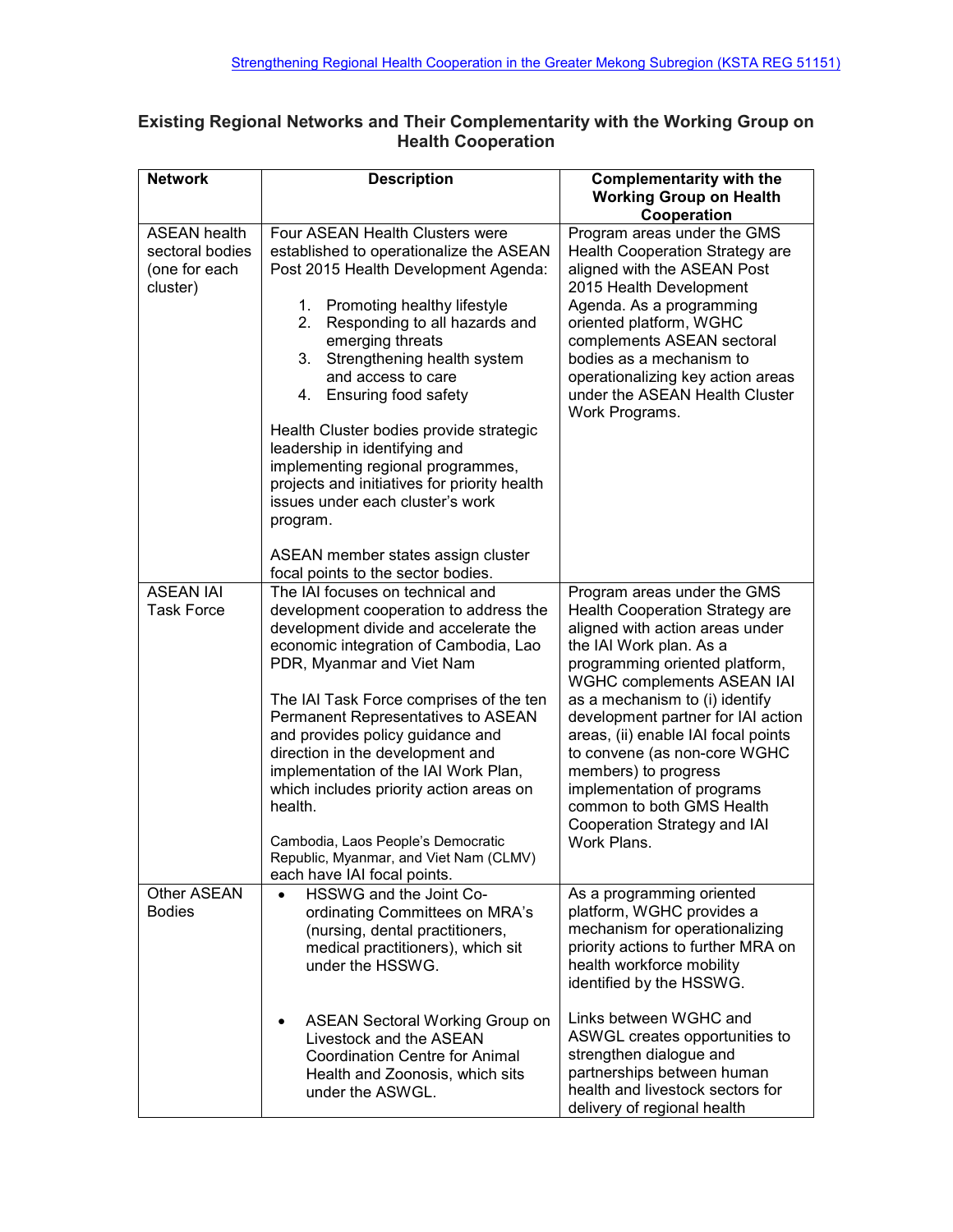|                                                      |                                                                                                                                                                                                                                                                                                                                                                                                                                | programs for which animal health<br>is a key entry point.                                                                                                                                                                                                                                                    |
|------------------------------------------------------|--------------------------------------------------------------------------------------------------------------------------------------------------------------------------------------------------------------------------------------------------------------------------------------------------------------------------------------------------------------------------------------------------------------------------------|--------------------------------------------------------------------------------------------------------------------------------------------------------------------------------------------------------------------------------------------------------------------------------------------------------------|
| <b>MBDS</b>                                          | The MBDS consortium comprises six<br>GMS countries and aims to<br>progressively build local capacity, share<br>information, and cooperate in outbreak<br>response.                                                                                                                                                                                                                                                             | MBDS is a key platform, the<br>functionality of which is funding<br>dependent. Links between WGHC<br>and MBDS can be used to bolster<br>MBDS engagement in current<br>health security initiatives,                                                                                                           |
|                                                      | In 2007, Ministers of Health of the six<br>participating countries signed a new<br>Memorandum of Understanding to<br>continue MBDS cooperation indefinitely                                                                                                                                                                                                                                                                    | including ADB financed GMS<br>Healthy Security project. This will<br>serve to strengthen sustainability<br>of health security initiatives in the<br>region.                                                                                                                                                  |
|                                                      | The MBDS structure includes an<br>Executive Board, comprised of a senior<br>health official from each member<br>country; Country Coordinators; and the<br>MBDS Coordinator.                                                                                                                                                                                                                                                    |                                                                                                                                                                                                                                                                                                              |
| Bi-regional<br><b>WHO Reps</b><br><b>GMS Meeting</b> | A WHO platform that brings together the<br>WHO Representatives of GMS<br>countries. Currently convened by the<br>Office of the WHO Representative in<br>Thailand. Useful platform for linking<br>GMS work across the two WHO regions.                                                                                                                                                                                          | Links between the WGHC and the<br>Bi-regional WHO Reps GMS<br>Meeting provides an opportunity<br>to facilitate WHO technical input<br>to GMS health programs where<br>participating countries sit under<br>the different WHO regions-<br>Regional Offices for South-East Asia<br>and for the Western Pacific |
| <b>JUNIMA</b>                                        | Multi-sectoral coordination mechanism<br>that brings together governments, civil<br>society organizations, regional<br>associations, development partners and<br>United Nations agencies to advocate,<br>promote policies, build partnerships,<br>share information and support action on<br>the right to health and access to disease<br>prevention, treatment, care and support<br>services for migrant populations in Asia. | Migrant and border area health is<br>a programming pillar of the GMS<br>Health Cooperation Strategy. The<br>WGHCs strength as a<br>programming oriented platform<br>complements JUNIMA's strength<br>as a technical and policy oriented<br>platform on migrant and border<br>health issues.                  |
| <b>RAI RSC</b>                                       | <b>GMS Initiative financed by Global Fund</b><br>ADB is an RSC member.                                                                                                                                                                                                                                                                                                                                                         | RAI RSC is the project platform.<br>Links between the WGHC and<br>RAI RSC will ensure current work<br>on artemisinin resistance can be<br>incorporated in broader GMS<br>health cooperation programming.                                                                                                     |
| Lancang<br>Mekong                                    | Recently established GMS platform to<br>strengthen regional dialogue and<br>cooperation in the three key fields of<br>political and security issues; economic<br>and sustainable development; and<br>social, cultural and people-to-people<br>exchanges. Priority areas include the<br>connectivity of rivers, roads, and<br>railways, cross-border economic<br>cooperation, and the management of<br>water resources.         | WGHC's health specific focus<br>complements the broader<br>economic and sustainable<br>development focus of Lancang<br>Mekong, with links between the<br>platforms creating opportunity to<br>initiate dialogue on regional health<br>issues linked to this broader<br>development agenda.                   |